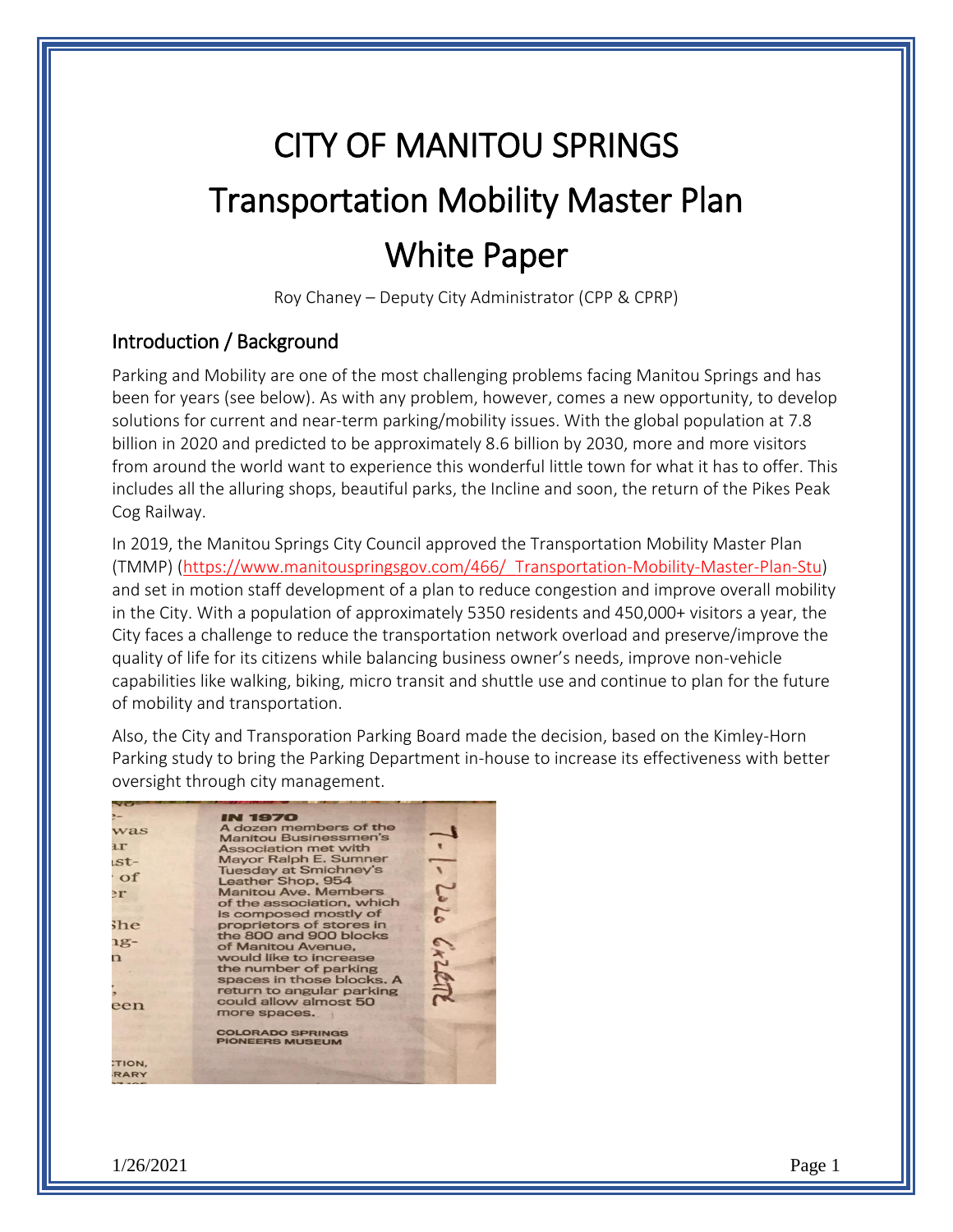#### Abstract / Business Case

Manitou Springs has been facing parking issues for decades. However, in the past several years, the traffic congestion is reaching record levels due to El Paso county experiencing tremendous growth.



There are many different aspects of the parking situation to look at, particularly, paid parking for tourists, shoppers and visitors, residential parking, bus and oversize vehicles, and employee parking. There needs to be an understanding that the more parking that gets built, the more congestion will be created. For some people, this is counter-intuitive, believing that if you don't build parking you will flood the streets with circling cars. Studies show that increased parking increases demand for parking. A good example are highways. As more lanes are added to reduce congestion, more driving occurs and as a result, congestion increases. Bloomberg Parking article: [https://www.bloomberg.com/news/articles/2016-01-12/study-the-strongest-evidence-yet-that](https://www.bloomberg.com/news/articles/2016-01-12/study-the-strongest-evidence-yet-that-abudant-parking-causes-more-driving)[abudant-parking-causes-more-driving](https://www.bloomberg.com/news/articles/2016-01-12/study-the-strongest-evidence-yet-that-abudant-parking-causes-more-driving)

With the re-opening of the incline and opening of the Pikes Peak Cog Railway in 2021, it has become a primary focus of city leaders that a solution to the traffic congestion, parking, enforcement, noise, environmental protection, trail impacts and sanitation are brought to the forefront of the city's management concerns.

With the current Free Incline Reservation System (FIRS) implemented at the Incline, the amount of traffic has been metered to meet the available infrastructure (parking spots) provided to incline users. By doing this, it has drastically reduced congestion and 'cruising' traffic because enough parking spots are provided for the incliners. Many of the lessons learned from developing and implementing FIRS are being applied to the Cog and other traffic management concepts.

Just like the incline, Manitou Springs and stakeholders have invested much time and effort including many studies concerning parking, mobility, and attraction use. The Cog and Metro District Parking have also provided required studies of Manitou Avenue and Ruxton Corridor. What is evident with all these studies and meetings is that most of the problems and opportunities have been discussed over the past years with similar results. Besides tweaks here and there based on new technology or other changes that have occurred in the city (roads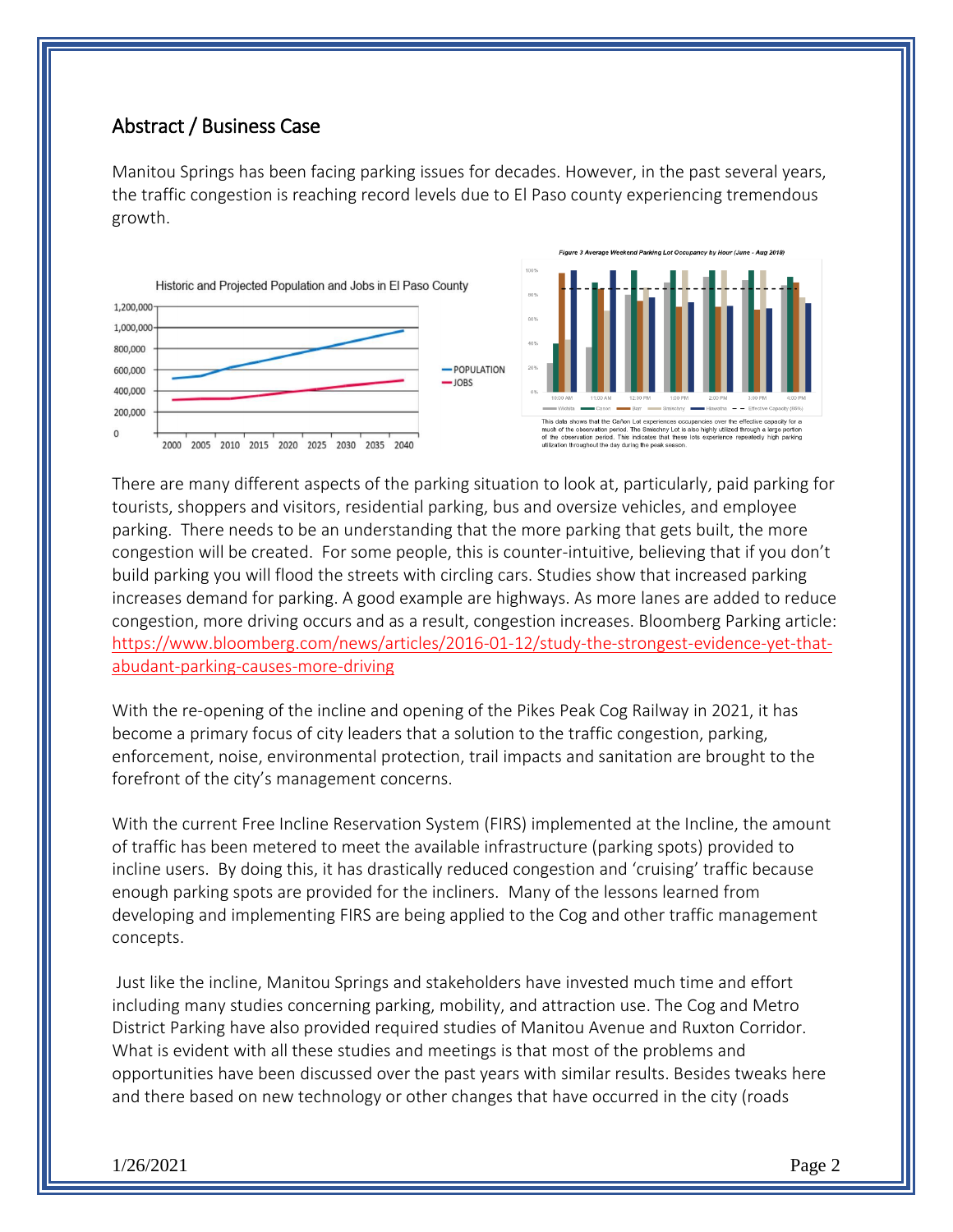repaired or replaced, roundabout, parking, etc.) most of the recommended solutions are still valid today.

Based on the Kimley-Horn report, areas to focus are:



## Problem Statement / Introduction

Manitou Springs can no longer support 5000+ vehicle trips up and down Manitou Avenue and Ruxton causing congestion every day. As a result, what mobility and transportation improvements can Manitou Springs put in place to reduce downtown congestion, improve the visitor/resident experience and minimize the past traffic issues influenced by the Incline and future return of the Cog Railway?



Source: 2015 Ruxton Avenue Use and Impact Study

*"Our goals can only be reached through a vehicle of a plan, in which we must fervently believe, and upon which we must vigorously act. There is no other route to success." – Pablo Picasso*

Proposed Solution – One solution does not solve our mobility and parking issues. The ultimate solution will be a combination of several different improvements as shown on the chart below:

#### *Tier One (1-2 years) – Easier to implement*

- Parking Fees/Fines Increase and expansion
- COG parking reservation system

1/26/2021 Page 3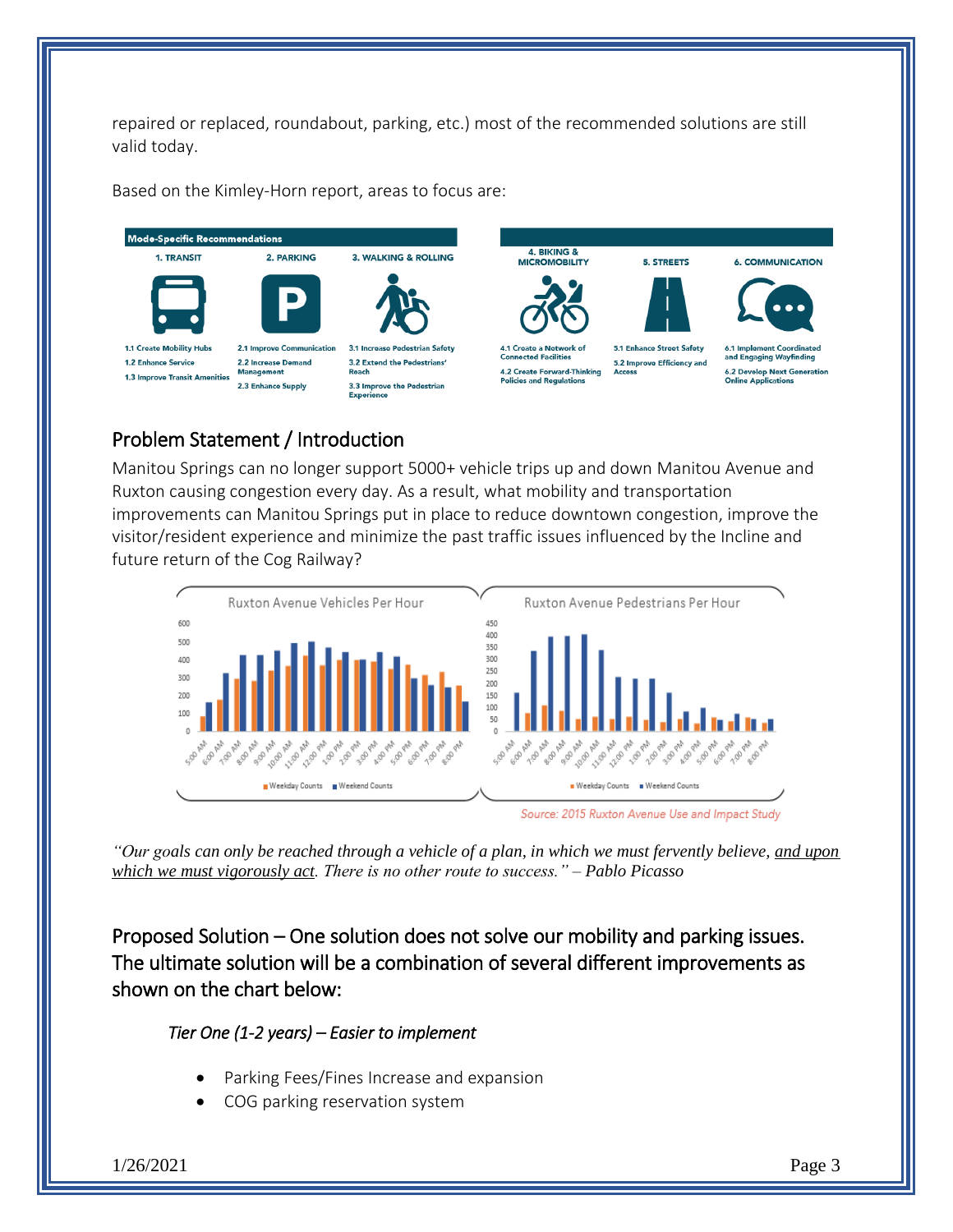- Barr lot reservation system
- Real-time communications
- Increase transit service
- Continue to work to improve the management of the incline
- Crosswalks/Pedestrian signage
- Rear diagonal parking on Manitou Avenue, El Paso-Deerpath to Chamber adds approximately 70 spaces to the city's parking inventory.
- Determine other parking opportunities or locations (COG staff)
- Regional coordination between Colorado Springs, Woodland Park and others

#### *Tier Two (3-4 years) – Requires more planning and effort to implement*

- Mobility Hubs (Hiawatha, COG, Mini hubs)
- Parking Benefit Districts
- Additional Surface lot
- Monitor Black Canyon and other trails that may require future parking needs

#### *Tier Three (5+ years) – Significant investment in both time and money required*

- Parking garage
- Increased Transit service (bus, van, rail, trolley)

#### *Application of Solution*

#### Tier One:

- Parking Fees/Fines Increase and expansion parking fees and fines need to be increased as needed to discourage "cruising" and violations that interfere with the law-abiding resident or visitor from enjoying this city. Sixteen studies from 1927-2001 found that, on average, 30% of cars in congested traffic were cruising for parking spots like "hawks searching for prey."(*The high cost of free parking-Donald Shoup*) Performance Parking is setting prices to produce one or two open curb spaces on every block. This is done by an 85% parking capacity rate. One to two open spaces on every block will always be available to drivers. Transportation system will be more efficient reducing cruise time which reduces congestion, wasted fuel, pollution, and wasting drivers shopping time. Economy will perform efficiently by allowing drivers to park and buy and open the spot to another customer. The fee structure will be continued to be evaluated and adjusted as needed.
- COG parking reservation system The COG is working on a reservation system for 2021. Plans are to limit parking at the COG for only those who have made reservations and limit the parking availability time to only 30 minutes before and after the reservation. This will be posted on their website and the city can help get that message out as well.
- Barr lot reservation system  $A$  return of the reservation system at Barr Lot remains under consideration. With a past failure of this system, there is hesitation to implement a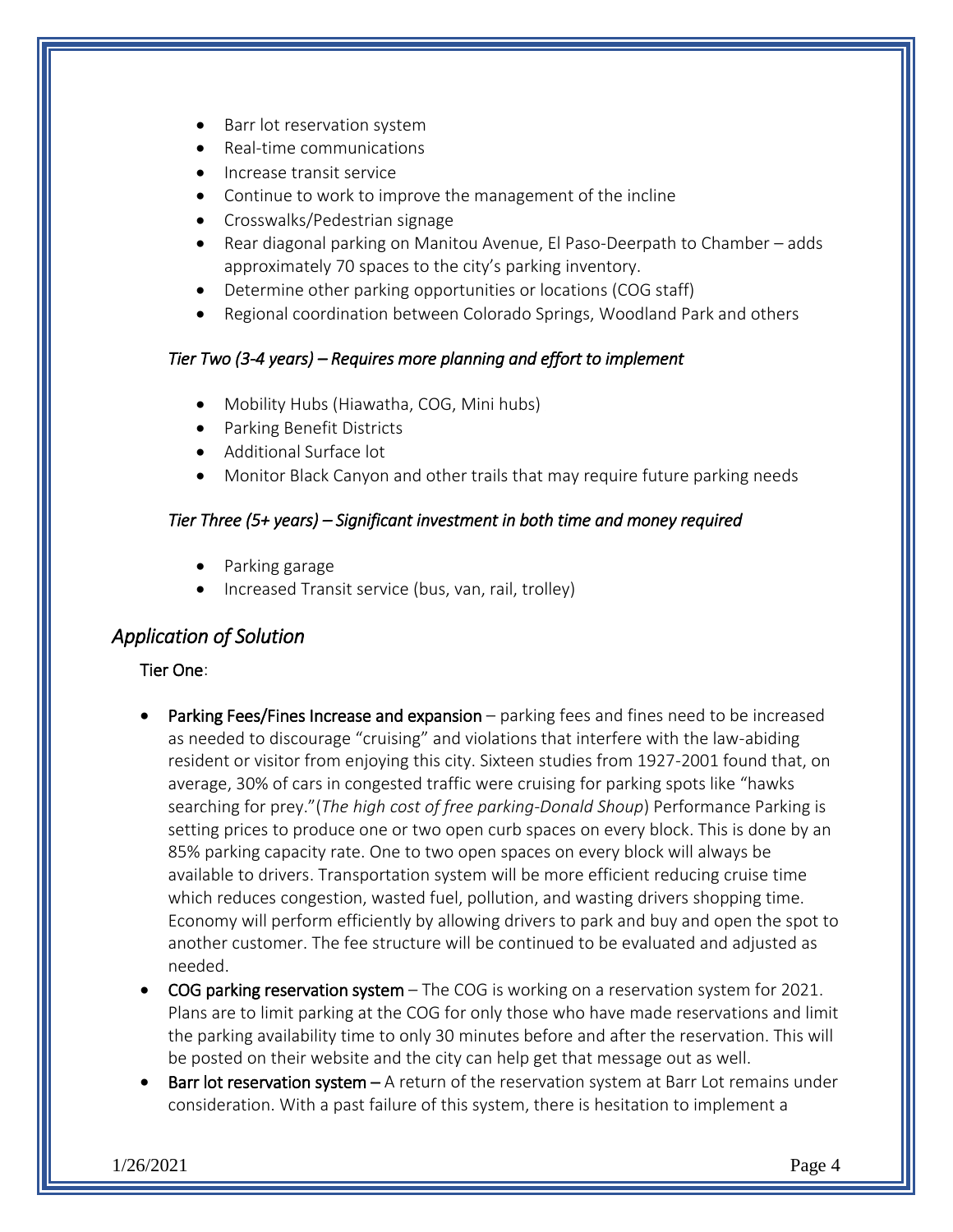second time. The past failure could be attributed to poor implementation, messaging and implementation by our past parking management provider. A failure to enforce the reserved spots contributed to these spots being taken by others. With proper enforcement and new technology, there is an opportunity to provide better service. Reservations can help reduce cruising traffic over time.

- Real-time communications/Wayfinding Installation of Parking Logix system is currently underway; a recommendation from the Kimley-Horn mobility and parking study. Half the system has been installed, however, due to the COVID pandemic there have been some delays. Parking Logix will provide real-time parking availability for drivers in the city; a benefit to visitors before they start their trip to Manitou Springs. Wayfinding signs are also being produced to help guide vehicles to lots, direct bike and pedestrian walking paths and provide distances.
- Crosswalks/Pedestrian signage Aa pilot "button-activated" pedestrian sign is being installed. Once again, the COVID pandemic slowed supply chains, but the City has received the hardware with plans to install it soon near Patsy's Candy. The City is also installing "state law" crosswalk signs by crosswalks to help notify people to not park too close to the crosswalks.
- Rear Diagonal Parking By converting the parallel parking on Manitou Ave to El Paso-Deer Path to the Chamber to rear diagonal parking, the city could add up to 70 more parking spots. Because of the rather wide roadway width in this area, implementing R-A parking should have a minor impact on the roadway operation. Rear-angle parking has been used by several cities to increase inventory and increase safety. R-A parking allows for better vision, can increase parking density by about 65%, is easier to maneuver and provides for safer access to the vehicle.
- Parking Enterprise The Kimley-Horn study recommended to move the parking department to an enterprise system, which would act similarly as the water enterprise. The parking revenues would go directly into parking improvements and fund staff, equipment and other improvements.
- Regional Coordination Improved regional and best practice coordination with Colorado Springs for parking best practices will increase opportunities to provide efficient strategies within Manitou Springs. Planning is underway to establish a southern Colorado regional parking board meeting that will occur once a year to share parking issues, remedies, and best practices.

#### Tier Two:

 Mobility Hubs (Hiawatha, COG, mini-hubs) – Hubs can improve and encourage other forms of transportation including bikes, walking, micro-mobility and shuttle service. Much is dependent on the Task Force III concerning the future of Hiawatha. Once a plan is determined in the next few months, a decision can be made on the future parking and mobility needs in the area. Discussion is underway of a hub at the COG and possible mini hubs in and around Manitou Springs.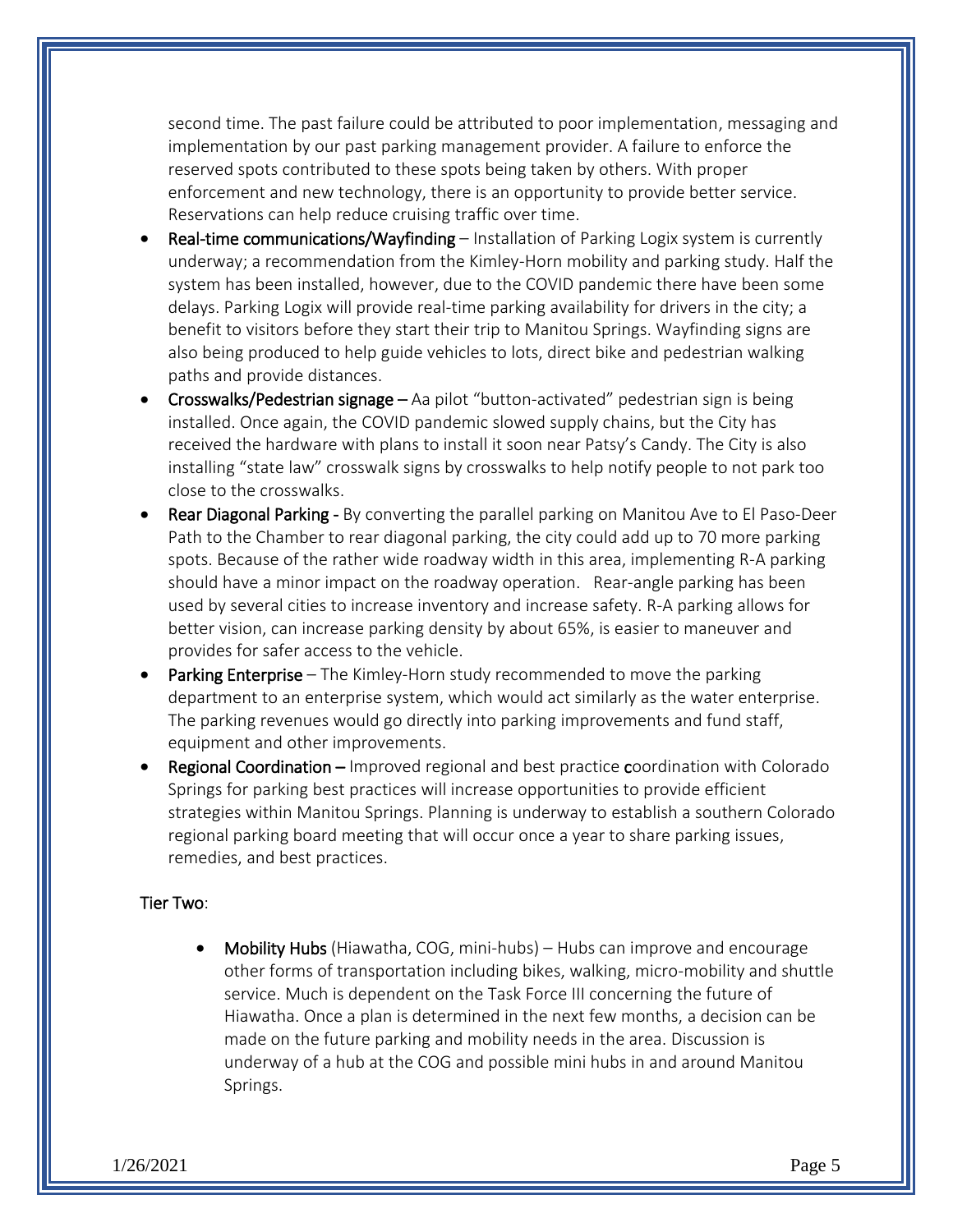- Parking Benefit Districts Designated parking spots for employee parking or daytime visitor parking and in return a percent of revenues would be used to support that neighborhood or designated parking spots as an incentive. Districts potentially increases downtown parking inventory for visitors/shoppers and supports a positive neighborhood/business connection in turn, supporting the City overall.
- Additional Surface Lot To increase parking capacity, the City could look at purchasing additional property for surface lots. At this time, there none are identified but should be as part of a long-range goal.

#### Tier Three:

- Parking Garage The City will determine the need for a parking garage. Currently, a new parking garage would be upwards of a \$20 million investment. This would be a tremendous fiscal burden for the city for 30+ years. Since a garage is not likely to be fully utilized year-round and would be underutilized during the offseason, the cost-benefit ratio would not be favorable. In the future, the City may need to consider this option; implementing the other more accessible tiers would provide good feedback and data to determine future need. Other considerations will be SDC (self-driving cars), increased mobility products and other future transportation ideas not yet developed.
- Increased Transit Service (bus, van, rail, trolley) Many studies show that transit services help reduce pollution and congestion. The City will continue to work with Mountain Metro to identify and optimize shuttle and bus service throughout the community.

#### Results / Conclusion

As Manitou Springs moves forward with the TMMP, other areas of concern will arise such as additional parking requirements with the Black Canyon Recreational site, addition of SDC's, other forms of micro mobility and modes of transportation still being dreamed of.

The Transportation Master Plan City Task Force will continue to meet and implement these tiers and discuss additional components and ideas as they present themselves. As data is obtained from the Parking Logix program, Hiawatha use, COG and incline reports, the Task Force will work on ways to continue progress to improve the transportation and mobility system in the City.

City staff will continue to collaborate with the Manitou City Council, Transportation Parking Board, City of Colorado Springs, the Pikes Peak Cog and Railway, Metro District, Chamber of Commerce, BID, Garden of the Gods Trading Post and other agencies that can help achieve success.

*"A Journey of a Thousand Miles Begins with a Single Step." – Lao Tzu*